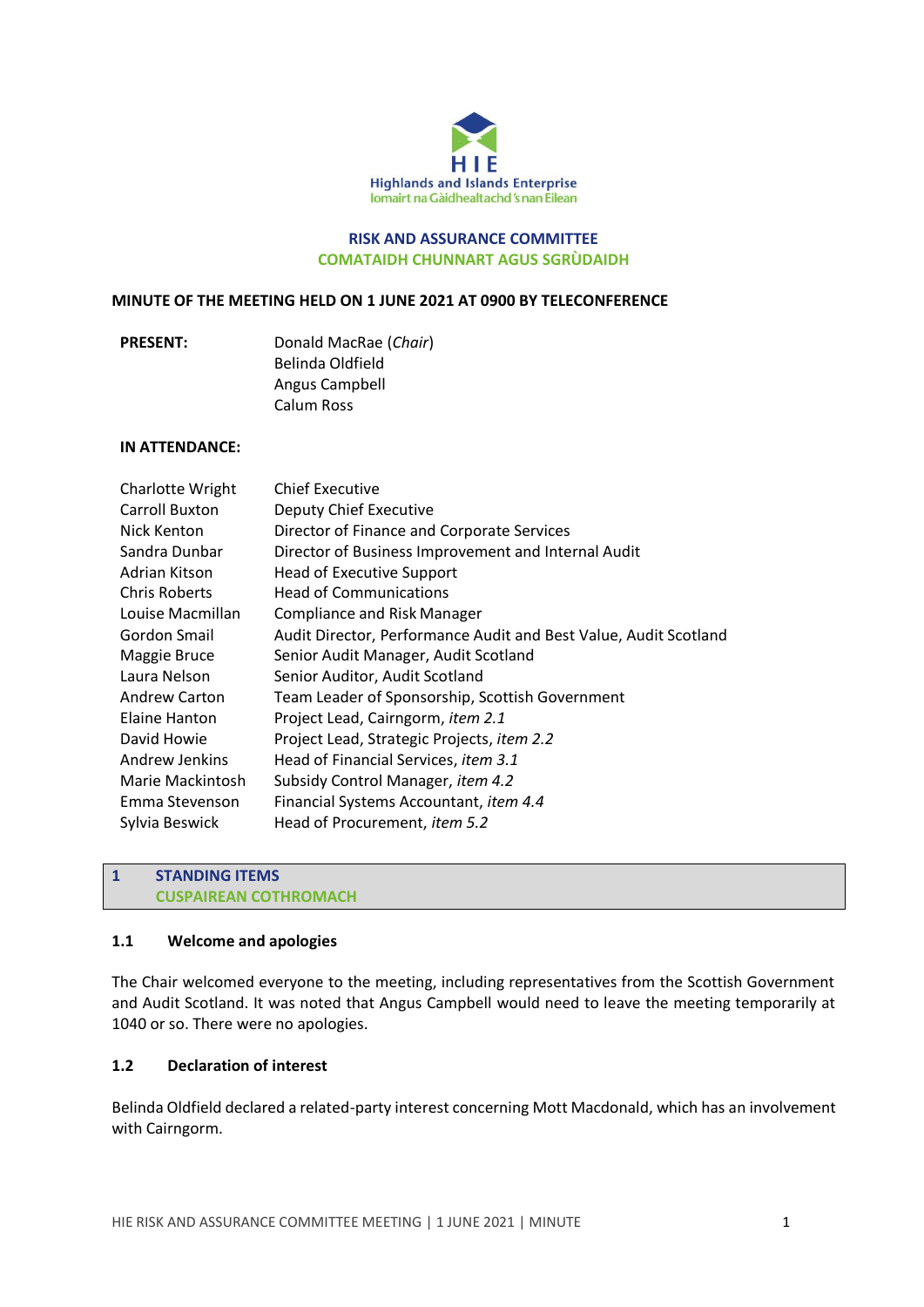### **1.3 Minute of Risk and Assurance Committee meeting held on 2 March 2021**

The minute of the meeting held on 2 March 2021 was approved.

# **1.4 Matters arising from the Risk and Assurance Committee meeting and action note from the meeting of 2 March 2021**

There were no matters arising from the minute of 2 March that were not covered by items on today's agenda.

## **1.5 Matters arising from the HIE Board meeting held on 27 April 2021**

The Director of Business Improvement and Internal Audit (BIIA) noted that HIE policies concerning conflicts of interest and Board members serving on other boards were being revised and updated for review at a future meeting of the Risk and Assurance Committee. This will be informed by the current Standards Commission consultation on the Model Code of Conduct for Board Members. All other matters arising from the HIE Board meeting on 27 April 2021 would be covered under agenda items at today's meeting.

#### **2 CURRENT AND EMERGING ISSUES CÙISEAN LÀITHEIL**

## **2.1 Cairngorm**

*Belinda Oldfield left the meeting. Elaine Hanton joined the meeting.* 

The Project Lead, Cairngorm, updated the committee on a range of matters relating to HIE's activities at Cairngorm Mountain. These included progress with engineering works to strengthen the funicular viaduct; the new Cairngorm Masterplan; activities and plans of operating company Cairngorm Mountain (Scotland) Ltd; stakeholder engagement and communication, legacy legal cases, and governance matters. It was noted that this remained a complex and high risk project.

HIE staff were pleased with the progress being made by Balfour Beatty, noting also that the contractor had formed a positive relationship with CMSL and was taking a rigorous approach to health and safety. Challenges relating to design and exceptional external circumstances were being worked through methodically and solutions and implications for programme and cost were in the process of being considered. It was expected that any potential implications for the project programme and budget would be clearer by the time of the next full Board meeting at the end of June and would be reported then.

The Cairngorm Masterplan had been finalised and would be published on 2 June. Arrangements were in place to inform Section 50 partners, ensure widespread stakeholder and media awareness, and to put the masterplan before the Cairngorms National Park Authority Board on 11 June.

Cairngorm Mountain had reopened to visitors on 11 April. Business had been severely impacted by Covid measures but was picking up as restrictions eased and with warm spring weather. Plans to recruit a permanent chief executive were moving forward. Current CMSL board members' terms of appointment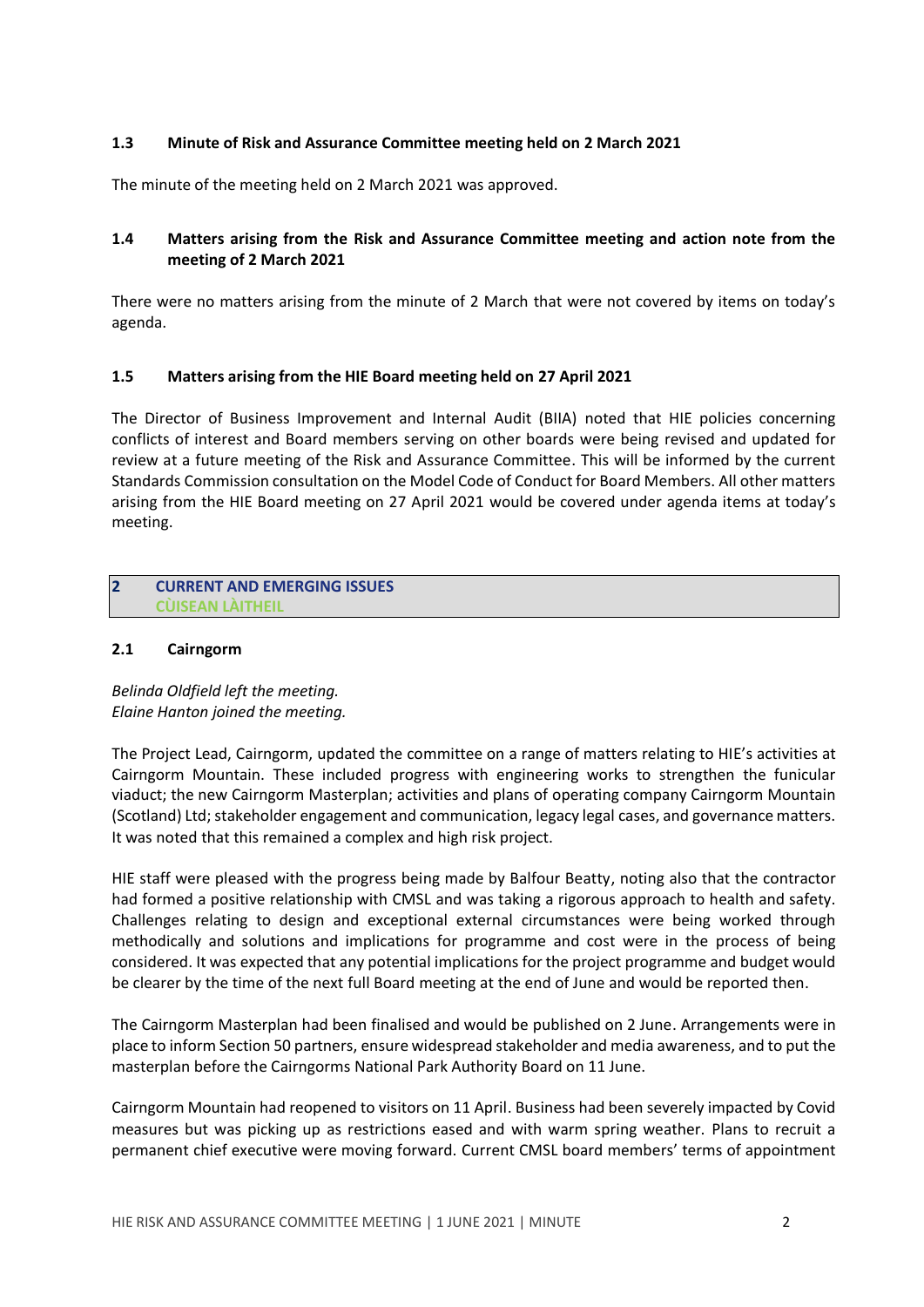were being extended by two years to provide continuity and a skills matrix for the overall board membership was in development.

It had been confirmed that planning consent was not required for electrical ring mains upgrading, meaning that SSEN would be able to proceed soon. The first meeting of the new Cairngorm Advisory Group had taken place, attracting a strong turnout.

It was noted that CMSL had claimed under the UK government furlough scheme it was confirmed that HIE's representative on the CMSL board would be decided by the HIE Chief Executive as an operational matter with updates to the HIE Board.

In discussion, the Committee agreed that present governance arrangements, including internal governance structure, regular reporting and oversight from the HIE Board and Cairngorm sub-group, the CMSL board, and the Committee itself, provided a strong level of assurance around the complex, high risk and multi-faceted Cairngorm programme.

*Elaine Hanton left the meeting. Belinda Oldfield rejoined the meeting.*

## **2.2 Space Hub Sutherland**

#### *David Howie joined the meeting.*

The Project Lead, Strategic Projects, reported on progress regarding HIE's plans to establish a spaceport to put satellites into Earth orbit from Melness, Sutherland. The report focused on three key issues - HIE's application to the Scottish Land Court; a judicial review of the Highland Council's decision to grant planning consent in August 2020, and progress with a business plan by Orbex (consortium partner). Outcomes from both the land court and the judicial review were anticipated within eight to twelve weeks, which would provide greater clarity on the future direction of the project.

Bird protection was discussed as a specific issue and it was noted that NatureScot had been involved in preparing a highly detailed environmental impact assessment that had informed HIE's approach and was included as part of HIE's planning application to the Highland Council.

[*Paragraph removed in the interests of the effective conduct of public affairs*].

[*Paragraph removed in the interests of the effective conduct of public affairs*].

The Chair thanked the Project Lead for this update.

# **2.3 COVID funds – audit approach**

The Director of Business Improvement and Internal Audit (BIIA) introduced a paper to inform the Risk and Assurance Committee of the approach being taken by HIE to the audit of funds specifically designed to tackle the impacts of the COVID-19 pandemic on Highlands and Islands businesses and communities. The paper described how COVID-19 funds disbursed by HIE had been approved and spent, including detail on the breakdown of the population and the approach that had been applied to select projects for review. The paper also identified applicants who had received funding more than once (within or across funds).

The audit had been designed to review a mix of key items and random sampling, while also applying auditor judgement to ensure all funds would be appropriately covered. A checklist would support the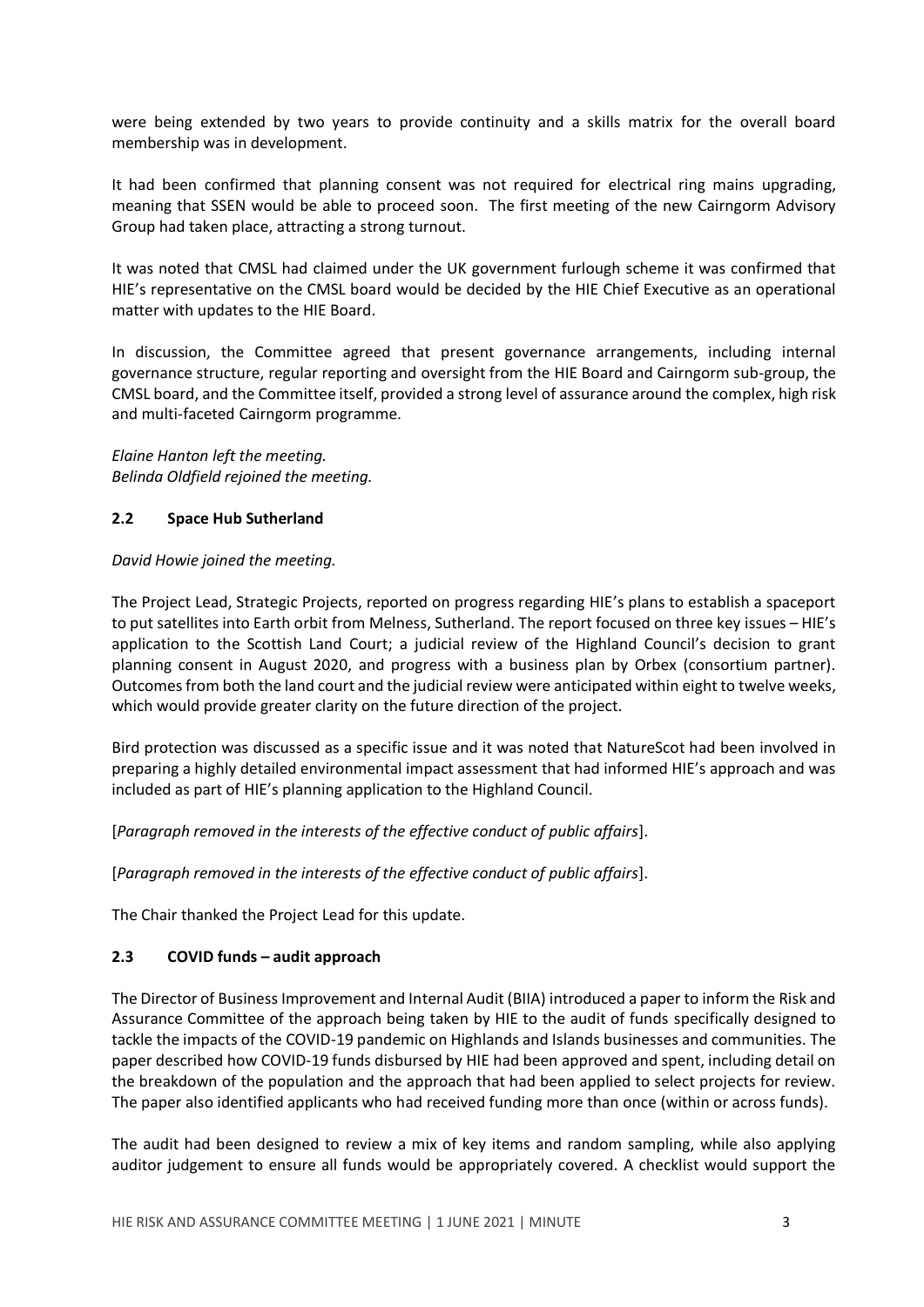review, focusing on key internal controls, and this would be adapted for use with each fund. HIE's Internal Audit team was liaising with Audit Scotland to avoid duplication and provide output that the national auditor could also review and rely upon.

In discussion, Audit Scotland staff welcomed the liaison that was taking place between the two organisations, noting the value of HIE's approach being developed to align with its own use of 'whole system' methodology.

The Committee noted the approach described in the paper.

**2.4** [*Item removed in the interests of the effective conduct of public affairs*]

## **2.5 Business continuity plans and cyber security update**

The Director of Finance and Corporate Services updated the Committee on progress made with HIE's business continuity planning and risk mitigation activity concerning the possibility of cyber-attack. [*Sentences removed in the interests of the effective conduct of public affairs*].

[*Paragraph removed in the interests of the effective conduct of public affairs*].

[*Paragraph removed in the interests of the effective conduct of public affairs*].

**3 ACCOUNTS RELATED STUTHAN CUNNTASACHAIL**

### **3.1 Annual accounts and timetable update**

*Andrew Jenkins joined the meeting. Angus Campbell left the meeting part way through item 3.1.*

The Director of Finance and Corporate Services and the Head of Financial Services presented a paper updating the Committee on the progress against the annual accounts. All dates to 1 June 2021 had been met with all others currently on target to be met although the timing is tight for sharing the draft report. With regards the audit, a similar approach to the previous year will be taken with lessons learned from the previous year taken into account. It was also noted that consolidated packs had been prepared for HIE subsidiaries with no issues or concerns raised.

The Committee highlighted that due to the timetable of Risk and Assurance Committee meetings, thisleft little time for input and scrutiny prior to the accounts being laid before Parliament. The Chief Executive confirmed that HIE was not yet aware of the new Parliamentary Committees but the end of September would be normal for budget scrutiny. The Chief Executive will write to the Chair and Convener of the Committee.

It was agreed that the Committee could view the unaudited draft accounts in advance. The Director of Finance and Corporate Services confirmed that this will be built into the timetable with the draft expected late August or early September however this will be finalised after discussion with Audit Scotland.

The Chief Executive confirmed that the timetable and best estimate of when the draft accounts will be available will be provided within the next two weeks.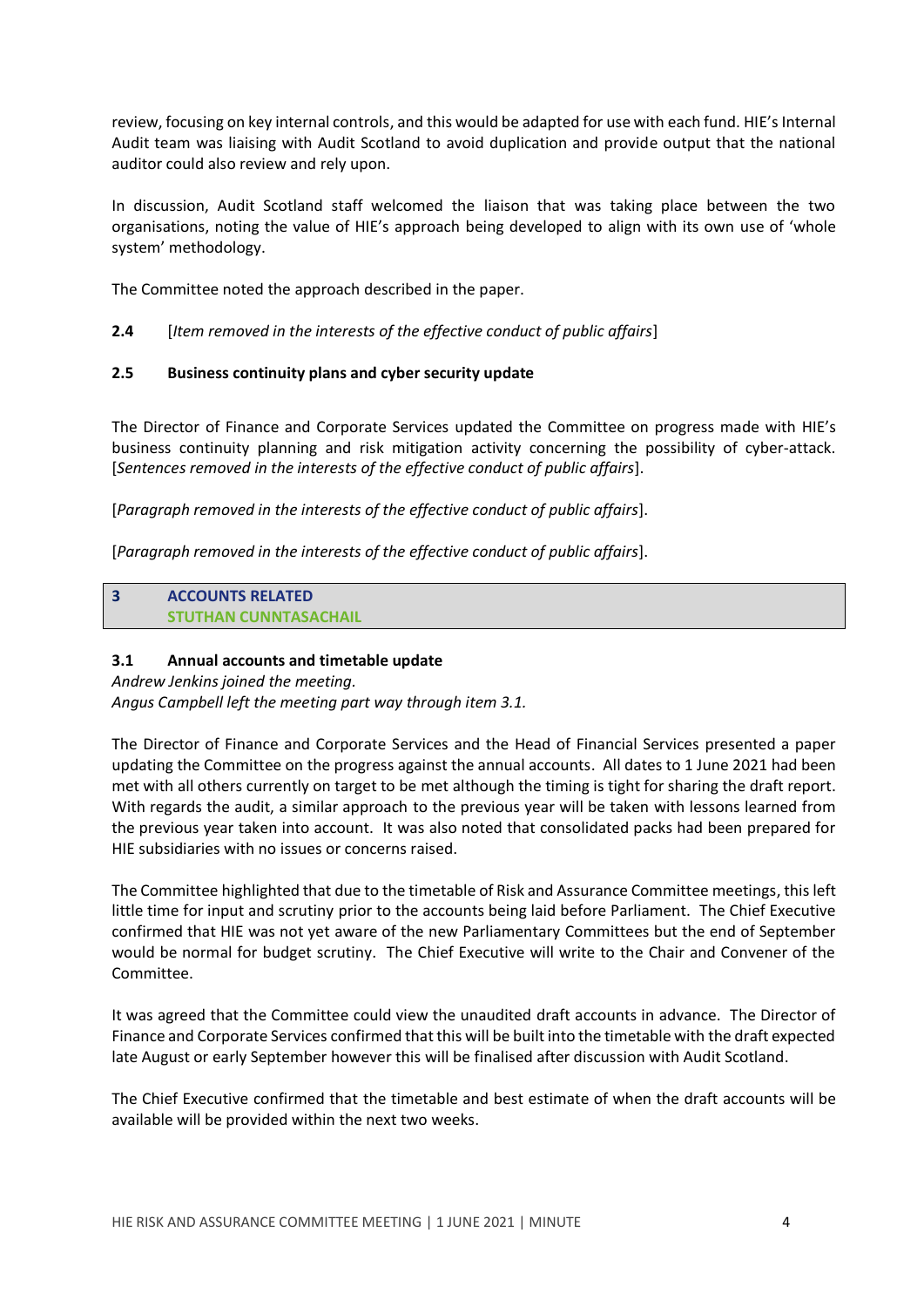## **3.2 Audit Scotland 2020/21 management report**

The Audit Director, Senior Audit Manager and Senior Auditor from Audit Scotland provided an update on the work undertaken to date on the audit. Work had been undertaken to review controls on systems and any changes that had been required, particularly with remote working. Review findings confirmed that all were working as expected. Early testing had also been undertaken on payroll and payments with no issues identified.

This is an early stage in audit process so significant work ongoing including Audit Scotland approach to Covid funds. Thanks was noted for the work undertaken by the HIE Business Improvement and Internal Audit team which prevented duplication of audit work.

In relation to the risk of fraud in procurement, the view and understanding of the implementation of the Scottish Government Guidance on supplier relief had been reconsidered and no further action was required. It was also noted that previous issues and actions with regards transparency and VAT had been closed.

The Committee noted the update.

*Andrew Jenkins left the meeting.*

- **3.3 BIIA report – certificates of assurance for 2020/21**
- **3.3a Interim assurance statement**
- **3.3b Health and Safety Committee annual assurance**
- **3.3c ISFGG annual assurance**

The Director of Business Improvement and Internal Audit and the Compliance and Risk Manager presented an update covering all of these items together. HIE is required to confirm on an annual basis to Scottish Government Sponsorship Team that the internal control environment is operating effectively. The Committee previously considered the planned approach for 2020/21 which included completion of internal control checklists and stewardship reports by business units and for key projects and our group companies, and consideration of other assurance received in year.

The work in year concluded internal controls have been generally working well, with no significant control weaknesses identified. From the overall exercise the following areas should be considered for inclusion in the interim return to the Sponsor team: COVID-19, Cairngorm Mountain, Budgetary challenges and Post EU transition issues. Some improvement opportunities were noted, and some areas of good practice were identified. These will be taken forward as appropriate.

The Committee were assured and approved the draft statement commenting that it was good to see mention of wellbeing in the Health and Safety report and [*removed in the interests of the effective conduct of public affairs*]. COVID-19, Cairngorm Mountain, Budgetary Challenges and post transition from UK exit from EU were noted as key issues which should be included in the interim statement.

#### **3.4 Draft Governance Statement**

The Director of Business Improvement and Internal Audit and the Compliance and Risk Manager presented the draft Governance Statement outlining that HIE is required to include a Governance Statement in their annual accounts. This seeks to provide an understanding of the internal control structure and the management of resources and should be informed by assurance activity in year. It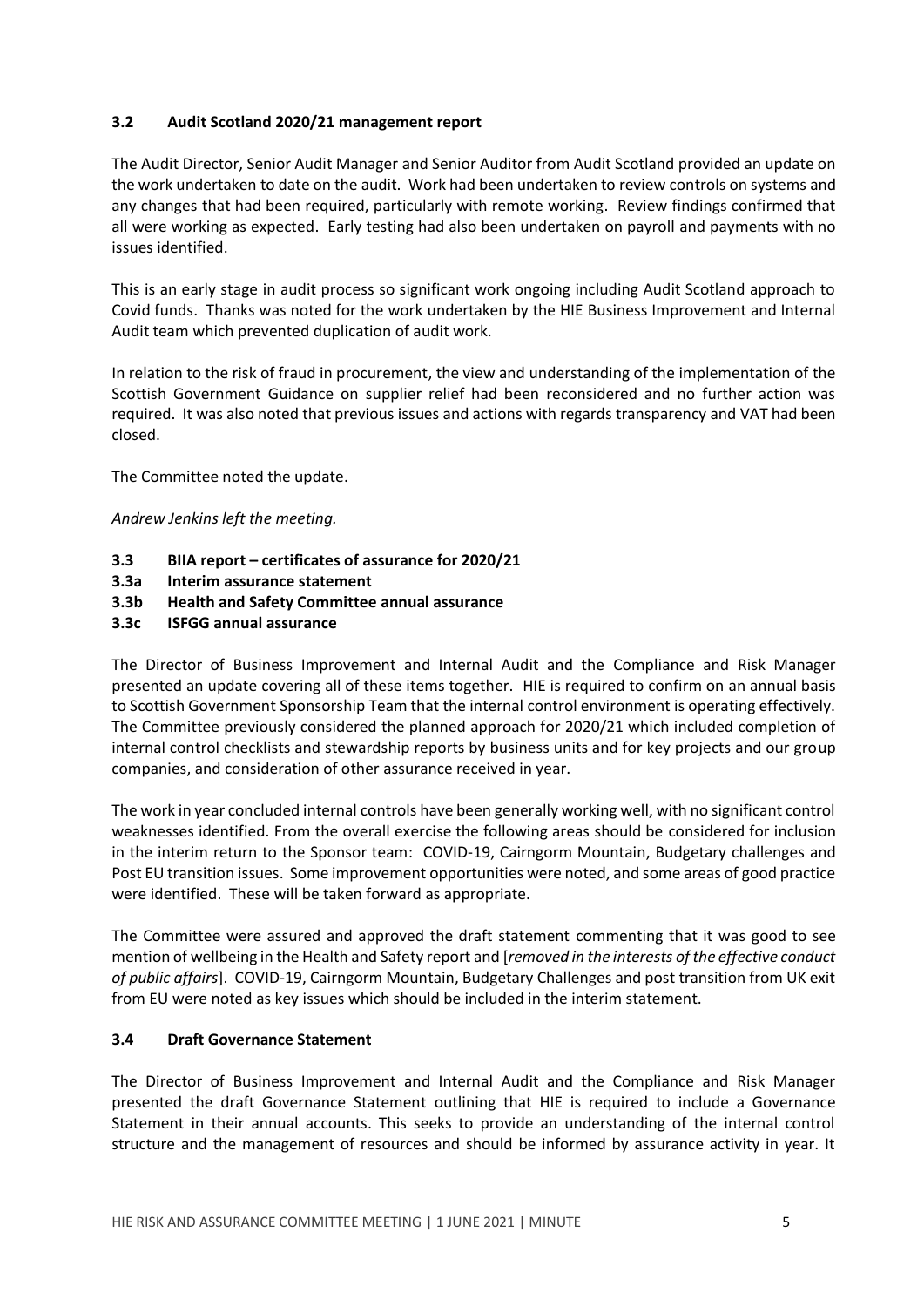should also seek to provide an insight into HIE's risk profile and responses to identified and emerging risks.

The essential features of a governance statement are: The governance framework, including information on the committee structure of the Board and coverage of its work; The operation of the Board; Assessment of corporate governance with reference to compliance with generally accepted best practice principles and explanations where a different approach has been adopted; Assessment of risk management arrangements and risk profile, including details of significant risk-related matters arising; A record of any written authorities provided to the Accountable Officer; and Details of any significant lapses of data security.

The draft statement has also sought to consider the significant challenges faced by HIE in 2020/21 as a result of the Covid19 pandemic.

The Committee agreed the draft Statement for inclusion in the final accounts noting the areas which cannot be completed until Audit Scotland has concluded its annual audit.

## **3.5 Risk and Assurance Committee annual report 2020/21**

The Director of Business Improvement and Internal Audit presented the report for 2020/21 highlighting that the Committee met as planned 5 times during financial year 2020/21. The items discussed were aligned to the agreed plan and covered key risk areas. The Committee were content with the quality of internal and external assurance reports however noted opportunities for improvement in transparency in some areas. Areas for ongoing consideration in 2021/22 were also identified. The work of the Committee in year has been comprehensive and should provide positive assurance for the Board in relation to the HIE internal control environment.

The Committee were content and agreed that the report was an accurate reflection of work undertaken in year however asked that the date of the state aid workshop be included in the report. It was agreed that the date would be provided and slides from previous development sessions would also be uploaded to the resources section of Boardbooks with future development programme to include state subsidy and MyHIE.

#### **4 PLANNED ACTIVITY GNÌOMHACHDAN PLANAICHTE**

#### **4.1 Director of BIIA annual report 2020/21**

#### **4.1a Performance against assurance plan and KPIs to 31 March 2021**

The Director of Business Improvement and Internal Audit (BIIA) presented the annual report of BIIA activity in the year 2020/21 along with the assurance plan progress and KPI update.

The COVID pandemic significantly impacted on HIE operational arrangements and delivery in year. As a consequence, the risk profile of activity, in particular relating to the delivery of Scottish Government funds, carried a higher level of inherent risk than would normally be the case This was a deliberate position taken as the organisation was asked to play a key role in delivering emergency funds to support economic resilience in light of unprecedented challenges.

During the year process improvements were supported in a number of areas. These were aimed at supporting the organisation as it responded to COVID and to support the organisational change agenda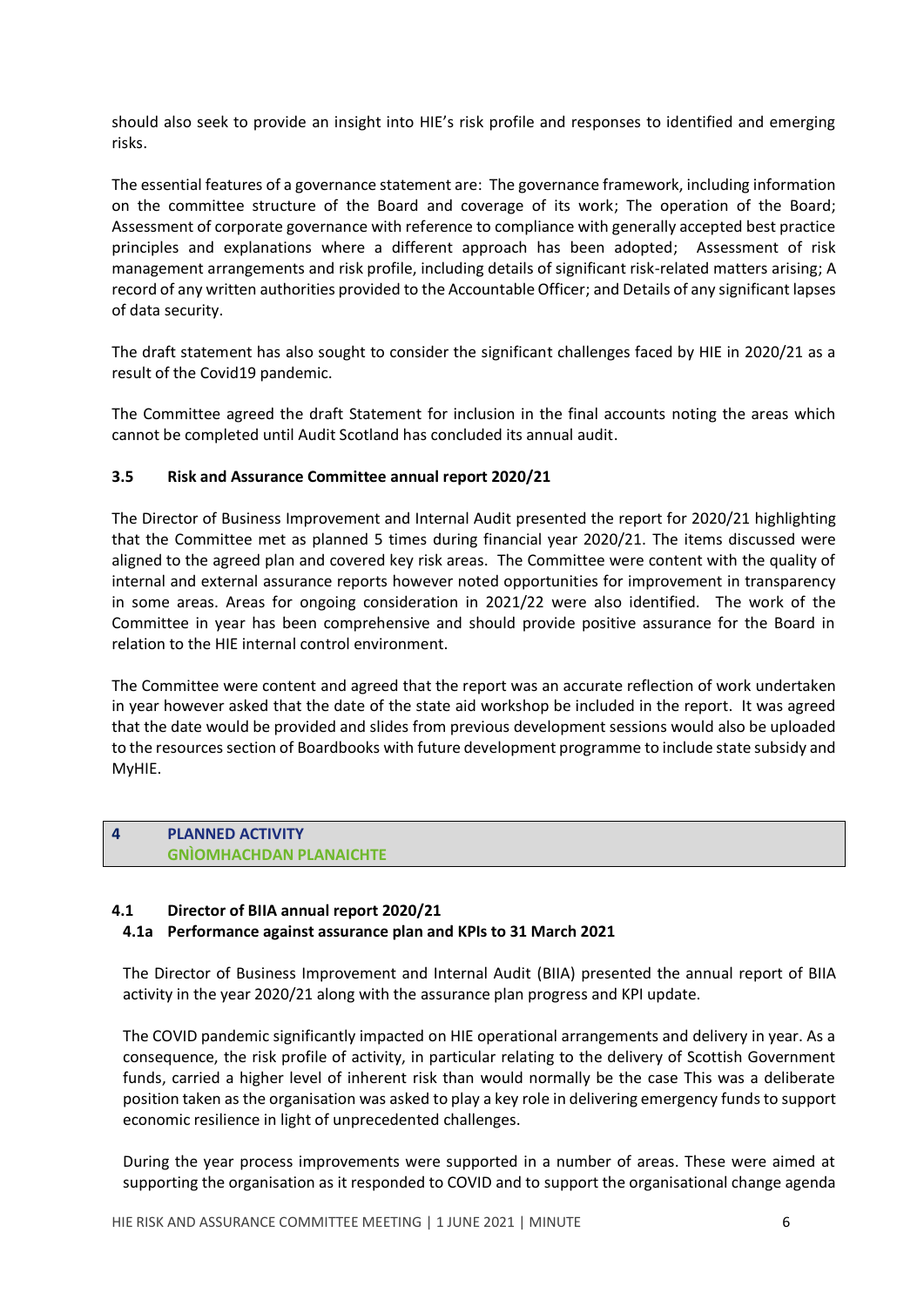this included putting in place the Investment Committee, the resource prioritisation and intervention framework, electronic signatures and authorised signatories and the roll-out of MyHIE.

At the year-end three complaint/other investigation reviews were ongoing and it will be important that these are appropriately concluded, and any lessons learned taken forward. Three activities were also deferred to the new financial year, these being 1) Board Interests / annual review of expenditure; 2) Assurance review revision to follow-up process; and 3) Review of information governance environment.

Overall assurance was that controls are generally satisfactory with number of improvement areas identified.

[*Paragraph removed in the interests of the effective conduct of public affairs*].

[*Paragraph removed in the interests of the effective conduct of public affairs*].

## **4.2 Subsidy control update**

*Marie Mackintosh joined the meeting.*

The Subsidy Control Manager provided an update to the Committee on the progress HIE is making in implementing the requirements of the new UK Subsidy Control regime and the HIE Subsidy Control Implementation Plan, inviting feedback on any additional actions to manage the risks and smooth the evolution from the State Aid to Subsidy regimes.

In the last quarter more information has emerged from the United Kingdom Government (UKG) and Scottish Government (SG) about what they require public sector granting authorities to do to comply with the new subsidy regime. There are still gaps – particularly on meeting the World Trade Organisation (WTO) rules around Primary Agriculture, fisheries and aquaculture. HIE has engaged Burness Paull to help with interpretation of these and to check our new scheme guidance and revised assessment procedure complies with the UK-EU Trade & Cooperation Agreement (TCA) and WTO rules.

Good progress is being made with getting everything in place with the Subsidy Control Implementation Plan with the aim being to introduce the new procedures from June. HIE has registered our four main subsidy schemes by submitting the Notification Forms to SG for onward registration on the UKG BEIS Transparency Database, on time. Scheme guidance is being rewritten and will be published on the HIE website. Training to staff will follow on the back of the MyHIE roll-out and will be at varying levels depending on the audience.

The Committee welcomed the positive report noting that it was good to get everything in place in advance and ensured that HIE was doing everything it could to deal with the risks.

*Marie Mackintosh left the meeting.*

- **4.3 Budget review and changes to delivery approach**
	- **4.3a Resource prioritisation**
	- **4.3b Intervention approach**
	- **4.3c Risk appetite**

The Director of Business Improvement and Internal Audit provided an update on key policy areas to support HIE delivery environment and use of interventions available.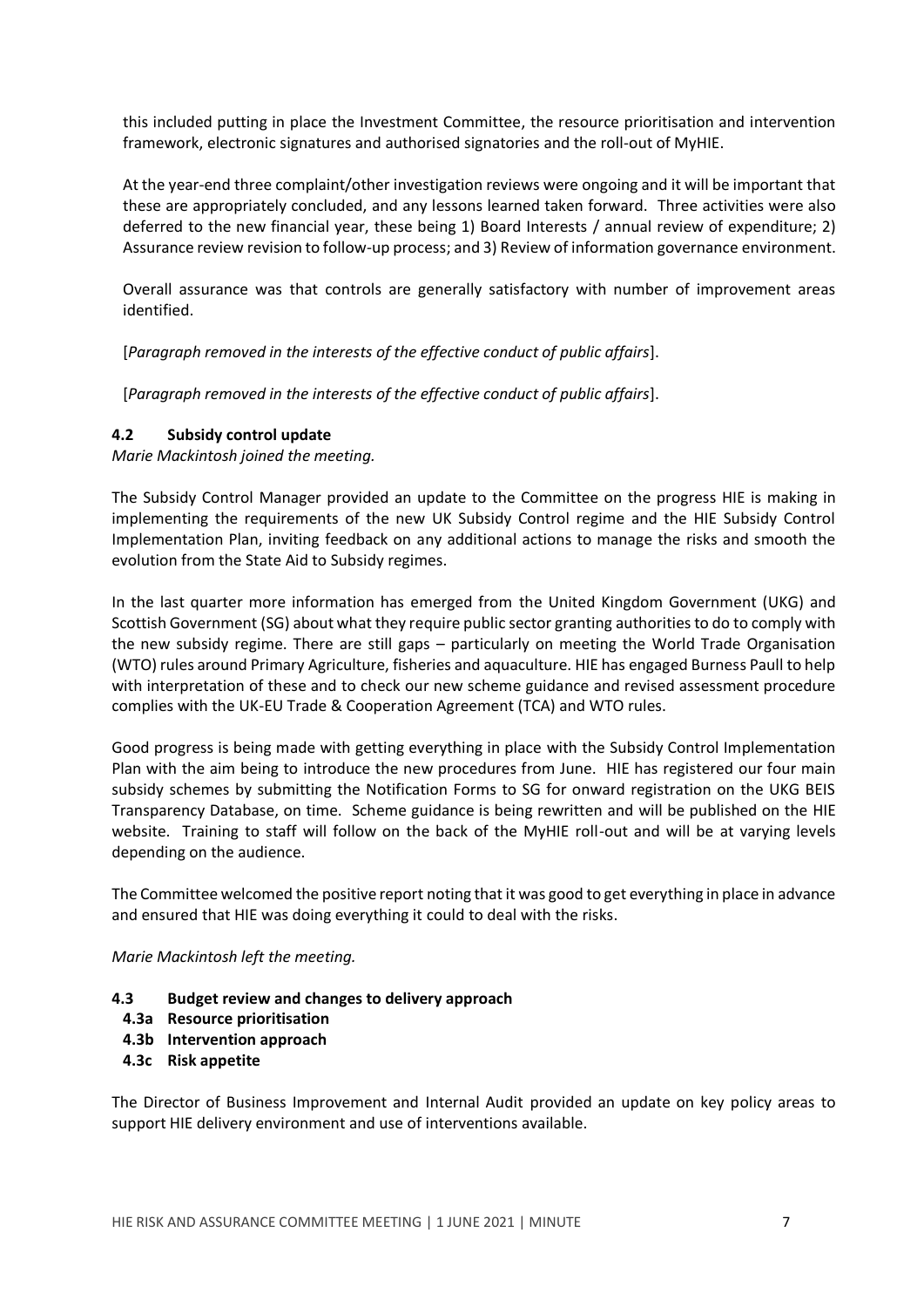Given budget capacity and increasing demands on resources (financial and non-financial), a new Operating Plan with refreshed priorities and changes in the external support environment (including sources of finance), HIE requires to make changes to its delivery approach to ensure it remains fit for purpose. To support the delivery environment changes updates have been made to 1) The Resource Prioritisation Approach, supporting early engagement on the right strategic choices - i.e. what we do; 2) The Intervention Framework, early consideration of how we might support – e.g. think about use of other funding (rather than HIE's budget) and use of interventions (with potential to recycle funds) such as loans rather than just Grant; and 3) The Risk Appetite Statements which provide the right culture and mandate. These documents support a key message that we need to increasingly focus on strategic alignment, opportunity cost, resource choices and types of intervention at the earliest stage of our due diligence.

The Committee welcomed the suite of documents and discussed this in detail and asked who would use this. The Director confirmed that this formed part of project appraisal with the practical application being made by those on the ground making decisions which would link into the Investment Committee.

The Committee approved the papers and the risk appetite document will be presented to the next HIE Board meeting.

## **4.4 Write-off paper**

#### *Emma Stevenson joined the meeting.*

The Financial Systems Accountant presented a paper providing details of the write offs for the 2020/21 financial year. As per the 2021 Delegated Levels of Authority, the Committee are required to be presented with a summary of the write offs on an annual basis for information. These write offs were presented to Leadership Team on Monday 10th May 2021, where they approved the approach being taken for each write off.

There are a number of lessons learned which will be taken into HIE's new intervention framework in particular to inform decision making on loans going forward and the management and monitoring arrangements for these.

The Committee discussed this in detail and noted that it was key focus on lessons learned.

*Emma Stevenson left the meeting.*

#### **4.5 Risk register at May 2021**

The Director of Business Improvement and Internal Audit presented the updated Corporate Risk Register which is an update to that which was considered by the HIE Board on 27 April 2021. The key areas to note are the increased scores for Cairngorm and the updated Business Transformation risk. It was noted that Leadership Team receive weekly updates on business transformation. Two further corporate risks have been added to the register in relation to [*removed in the interests of the effective conduct of public affairs*] and the impact of Covid on the Tourism sector.

It was noted that future process changes with respect to Risk Management have been summarised within the Review and Lessons Learned section of the risk register to give the Committee sight of new requirements coming from SG.

The Director of Finance and Corporate Services highlighted that the VAT liability had been removed and negotiations with HMRC are continuing on the new method going forward.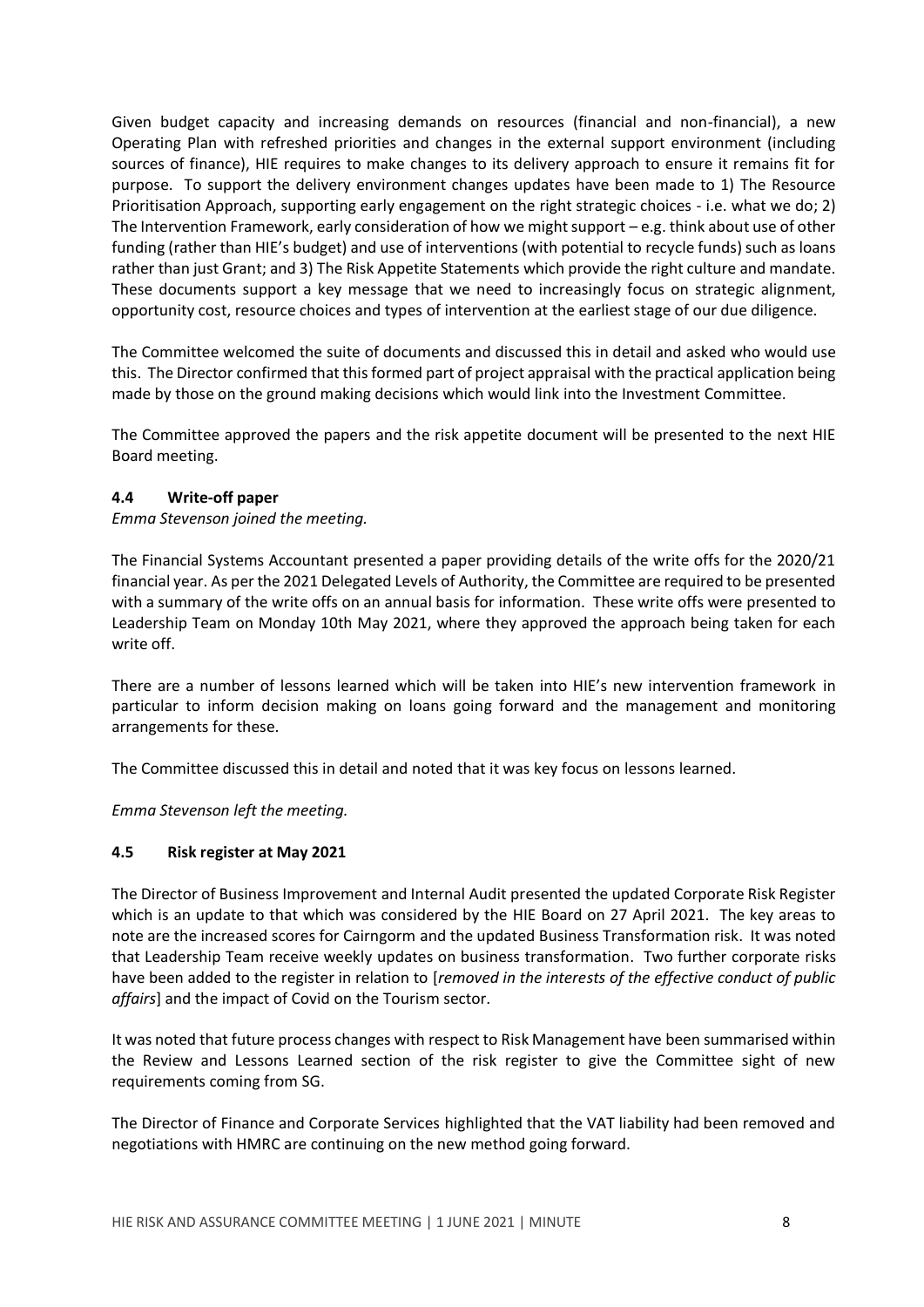The Committee found it helpful to see the changes from Scottish Government come through in the report and commended the big step forward in reporting overall. An update to be provided to the next Board.

# **4.6 Any other business**

There was no other business.

# **4.7 Date of next meeting – TBC**

The date of the next meeting has been set as 23 September 2021.

A virtual development session (maximum 2 hours) on Subsidy Control to be arranged as well as a session on MyHIE. The invite for the development sessions to be made available to any Board members who may wish to join.

## **5 ITEMS FOR INFORMATION CUSPAIREAN AIRSON FIOSRACHADH**

## **5.1 Fraud policy and fraud response plan at Feb 2021**

The Committee noted the papers provided for information on the Counter Fraud Policy and Fraud Response Plan outlining HIE's approach to fraud, bribery and corruption. These were updated as part of the review of governance policies and which has been reviewed and changes agreed by Leadership Team. The revised policy was rolled out to staff in February 2021.

# **5.2 Procurement strategy and annual report**

*Sylvia Beswick joined the meeting.*

The Head of Procurement presented a paper proposing updates and changes to the existing Procurement Strategy and seeking approval from the Committee for these prior to publication on the website and submission to the Scottish Government. The strategy covers the period 2018 – 2021 and in line with the Procurement Reform (Scotland) Act 2014 requires HIE to annually review and where appropriate update our Procurement Strategy. Some minor updates and changes are proposed to the existing Procurement Strategy. Key changes noted are the refreshed look to the strategy which has benefited from input from the Marketing and Communications team and a focus on alignment with HIE's policies and priorities such as Net Zero and community benefits. There will be a new strategy for 2022 – 2025 with this revision being an interim position.

The Committee noted the good report and the forward focus on policy alignment asking how close HIE was on agreeing how to measure Net Zero. The Chief Executive outlined that HIE was working with SOSE and SE on metrics to review and measure with this increasingly having to be taken into account in procurement and investment decisions.

The Committee approved the proposed updates and changes to the strategy and its publication on the HIE website and issue to Scottish Government.

*Sylvia Beswick left the meeting.*

#### **5.3 Customer feedback report 2020/21**